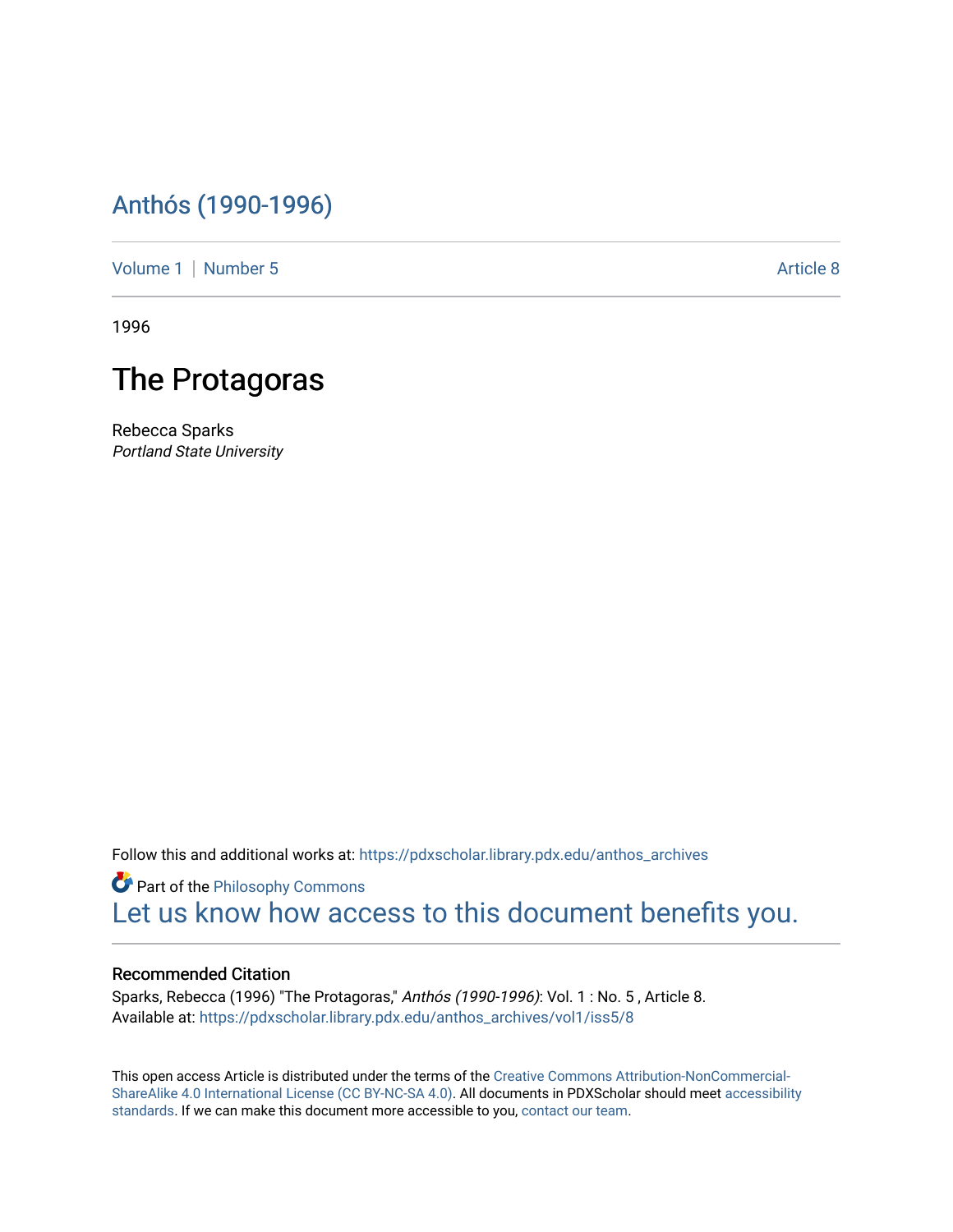## **The** *Protagoras Rebecca Sparks*

In the Protagoras, Plato points out the reasons Socrates was allowed to be tried and condemned to die even though this was against everything the city stood for. By being at conflict with the society and those around him, and in no small part, because he was a Sophist, Socrates ends up doing himself in. *As* Socrates moves from one narrative frame to another, he not only shows what it is he cares about, but also how he manages to annoy just about everyone.

*As* the "Socrates meets a friend" narrative frame starts out, the friend takes a jab at Socrates about Alcibiades and how he is too old for Socrates to be courting him. Socrates replies by twisting Homer to justify doing what he knows is unacceptable, just as Sophists supposedly do (309a-310b). This conflict between the two starts out the dialogue. Yet by the end of this frame, they are talking amiably, and Socrates is going to tell him how he came to be talking to Protagoras. The friend, up until this point, has been picking at Socrates, but when Socrates mentions Protagoras the friend is very eager to hear anything about him. It seems that Socrates knows that the friend would like to hear about Protagoras and plays it up, uses it, to get him to listen to his story. The conflict at the beginning is never resolved, just brushed to the side.

The second narrative frame, Socrates and Hippocrates, begins with Hippocrates banging on Socrates' door before dawn (310b-314c). Typically, banging on the door before dawn signified that one was being hauled away to stand charges. By doing so, Hippocrates is showing a lack of respect due not only to someone older, but also to someone who is supposedly his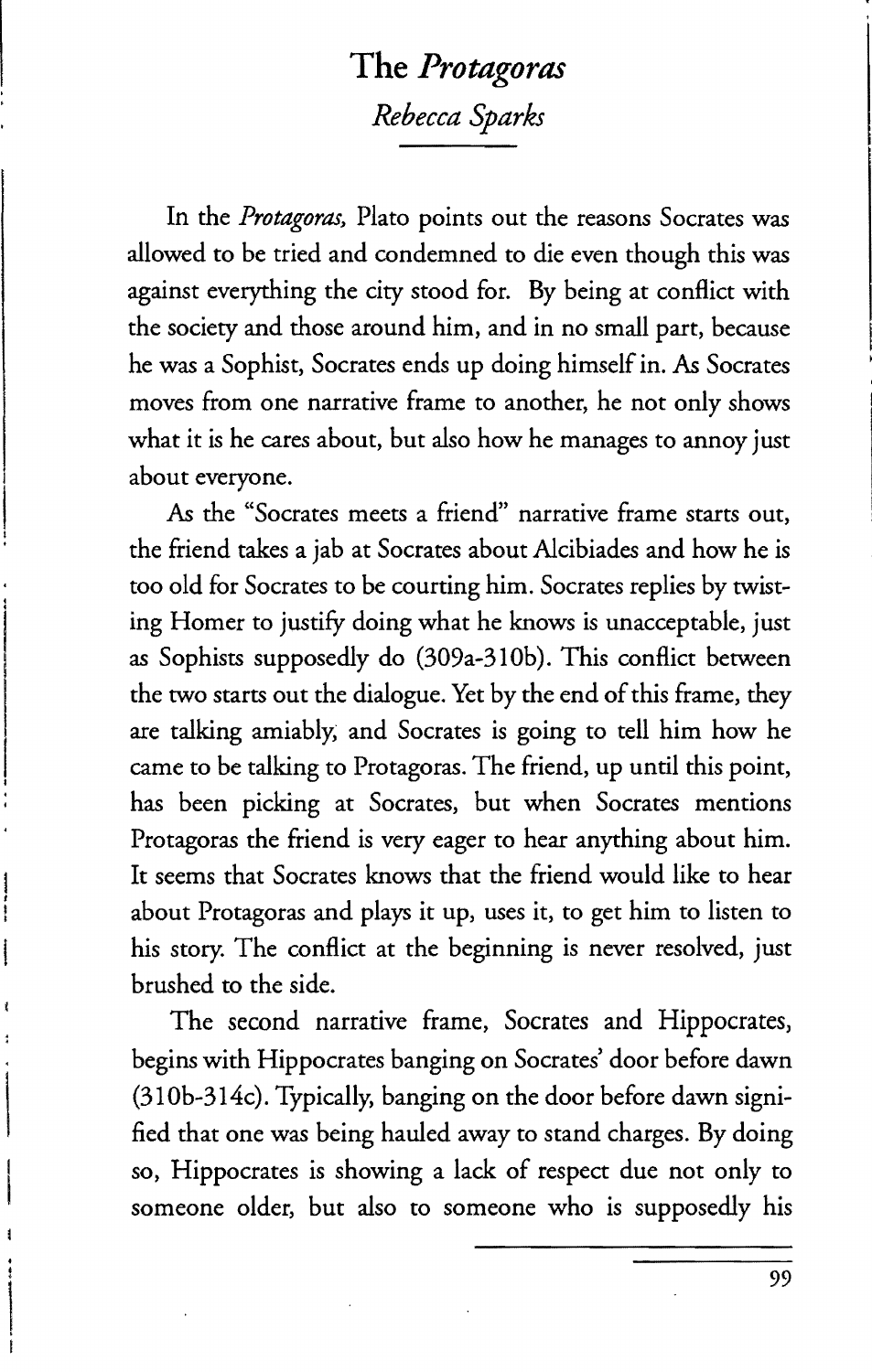teacher. Not only that, but Hippocrates has come to beg Socrates to introduce him to Protagoras, and expects him to be willing to throw in money to get Protagoras to teach him. Socrates doesn't stand for this and starts a debate in which he not only makes Hippocrates ashamed for wanting to become a Sophist, but also reasserts his authority as the teacher and as the one Hippocrates should be coming to for wisdom. At the end of this narrative frame, Socrates makes a speech in which he states that Hippocrates is risking his soul by going to Protagoras for wisdom. During this speech, Socrates keeps reiterating the fact that this knowledge would have to be purchased and puts Protagoras on the level of a "retailer," and one whose morality should be suspect. This is an even bigger conflict than the one at the beginning of the dialogue. During the first conflict with the friend, Socrates really didn't seem to care about what was going on. Also, Socrates is able to take care of it fairly easily by baiting the friend with his story. This conflict, Socrates takes more time over and it takes longer to resolve. Really, the resolution is only partial as Hippocrates is still considering going to Protagoras for teaching.

Each narrative frame so far has started out with conflict, and the third one is no different (314c ff). Before Socrates even gets in the house to see Protagoras, he is confronted by an angry porter who thinks he is just another Sophist. Given the vehemence with which Socrates denounced Sophists during the confrontation with Hippocrates, Socrates could not have been pleased. As Socrates enters the house, he makes two comments from the Odyssey which place him firmly in Hell. Indeed, if one equates the angry porter with the gatekeeper of Hell, this only reinforces the idea. Socrates does not like Sophists and feels as if he is going through Hell by having to deal with them. Once Socrates has begun to talk with Protagoras, Protagoras makes a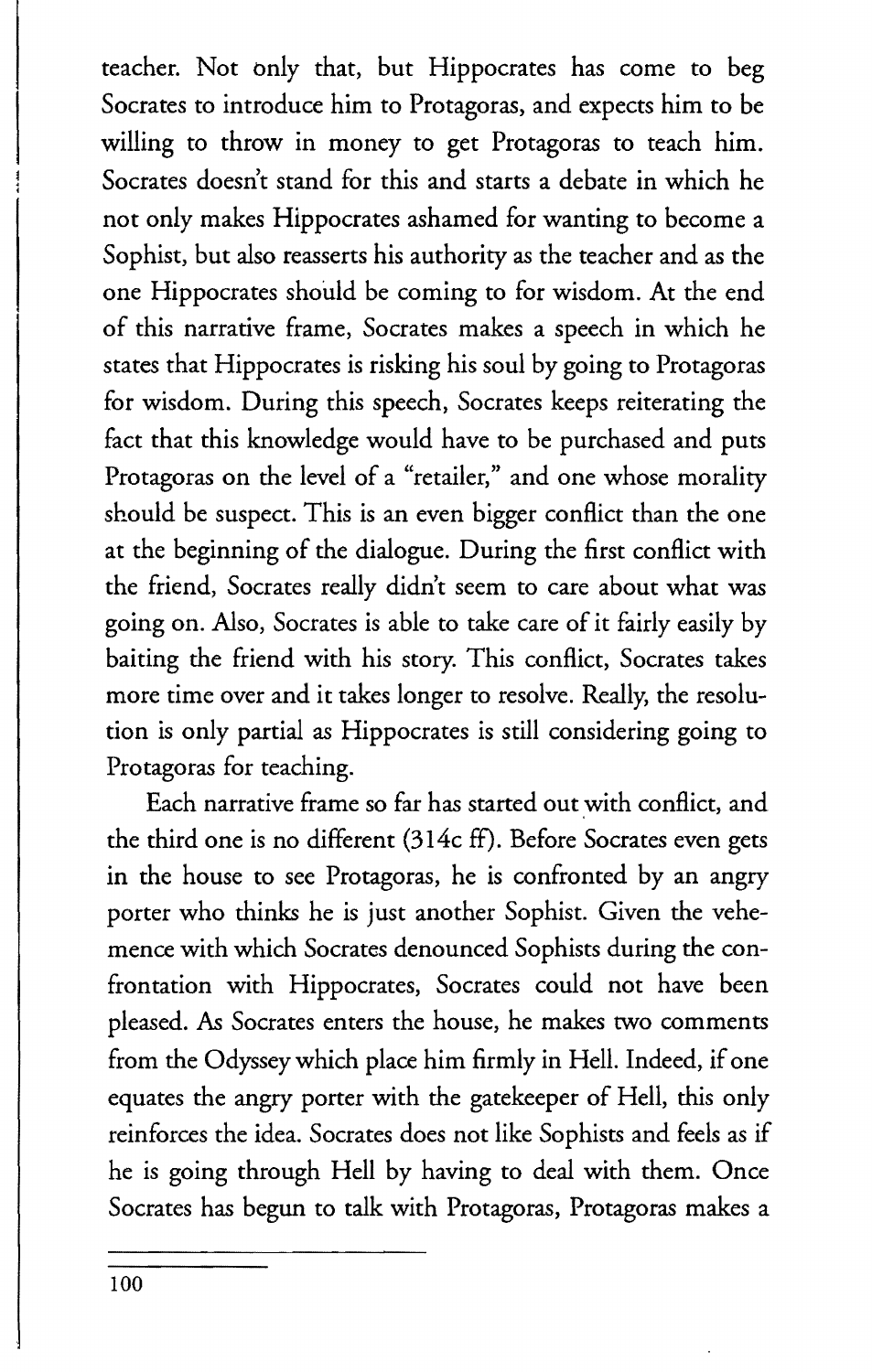speech that underlines just how dangerous it is to be a Sophist. Later, Protagoras tells the myth of Prometheus and Epimetheus, insinuating that Prometheus' fate will be Socrates' if he keeps being a nuisance. Socrates, instead of taking the hint, does his best to be as annoying as possible. Socrates uses small speeches and debate to nit pick at Protagoras' definition of virtue, and to goad him into losing his temper. Later, when Protagoras is questioning Socrates, Protagoras turns the discussion to a more accepted topic, that of Poetry; Socrates responds to this by making the biggest speech in the whole dialogue to prove that he can deal with the classic forms of discussion quite easily (342b ff). He then proceeds to shift the topic back to what virtue actually is. The dialogue ends very abruptly with Socrates having made Protagoras out to be a fool. This conflict has taken much more time to resolve than either of the two before it, and has actually been resolved, at least in Socrates' mind.

These three conflicts show what it is that Socrates really cares about. The first conflict between Socrates and the friend was unresolved because Socrates didn't really care, either about how other people saw him, or about the social customs which he was violating. Since Socrates doesn't care, it gets brushed aside. All Socrates is willing to' do is make a half-hearted comment about Homer and move on. The second conflict only gets partially resolved. Socrates makes his point about how Sophists are not to be trusted, but Hippocrates barely listens to him and they go to see Protagoras anyway. In this frame, Socrates does try a little harder; he questions Hippocrates and makes a small speech to try and convince him that Protagoras isn't worth it. The third conflict, between Socrates and Protagoras, actually does get resolved as Socrates comes out the victor in their discussion. Socrates cares whether or not he is considered as good as Protagoras and takes the time to prove it.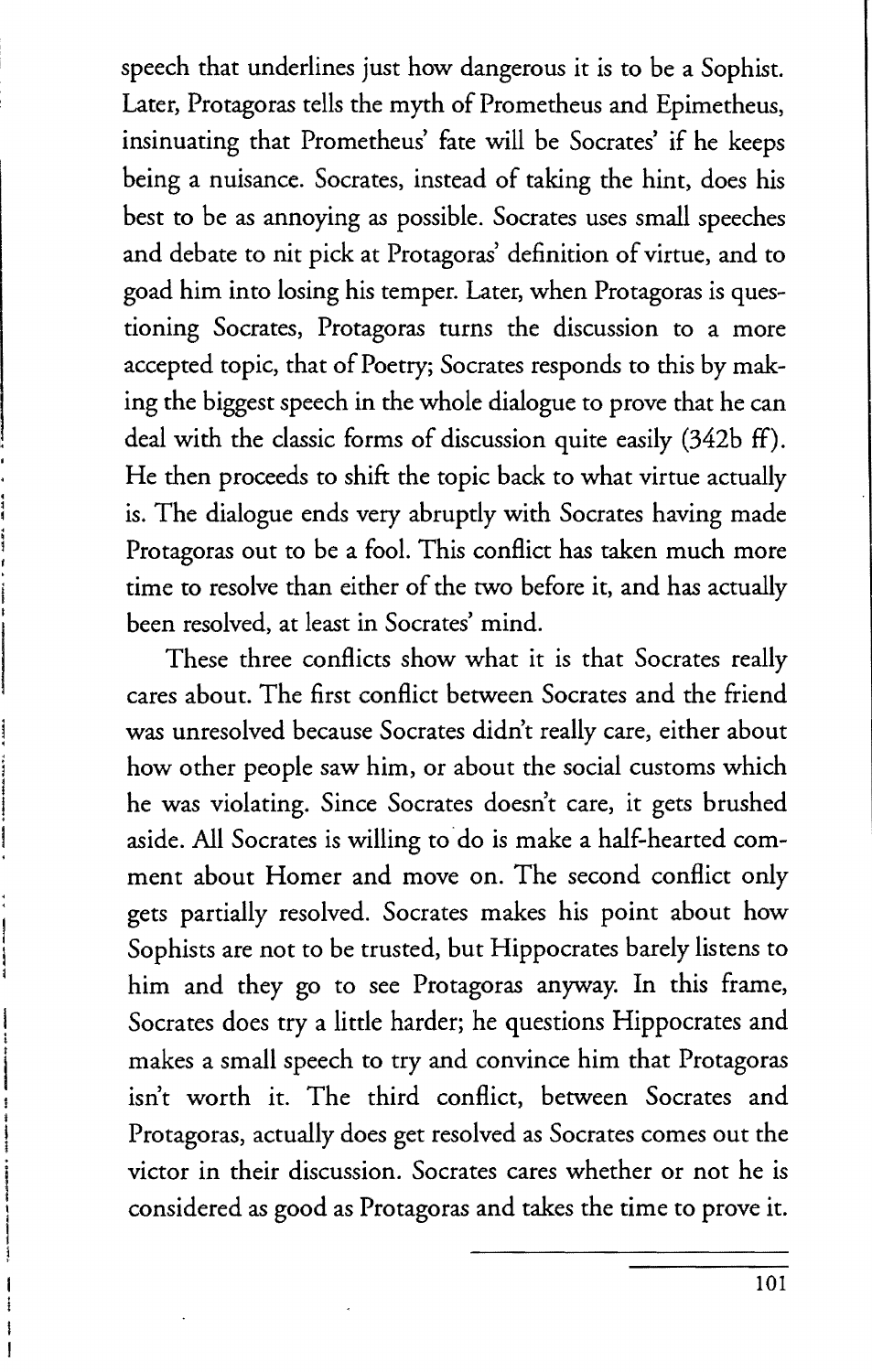He uses long and short speeches; and numerous debates to make his point. This third conflict may also be seen as a continuation of the second. Socrates has just summarily proved to Hippocrates that he is a better teacher than Protagoras, but this is really secondary to winning.

Socrates is really another Sophist; he keeps getting accused of it everywhere he goes. Also, he keeps doing things that are typically assigned to Sophists. At the beginning of the dialogue, Socrates twists Homer to suit his own ends, which Sophists were frequently accused of doing. The entire third narrative frame is a competition between Socrates and Protagoras; who is the better Sophist? At the beginning of this frame, Protagoras makes a speech about how Sophists have hidden themselves in the past by professing to do something else. He also mentioned the fact that nobody was really fooled by it and everyone knew them for the Sophists they were. Protagoras makes this speech to point out that this is what Socrates is doing. Everyone knows Socrates for the Sophist he is, but Socrates won't admit it.

The Protagoras is an account of why Socrates ends up being tried and condemned to die. He was at conflict with everything and everyone and never tried to remedy the situation. Socrates was considered a Sophist by everyone except himself. Protagoras' speech about how dangerous it is to be a Sophist, combined with his myth of Socrates as Prometheus warns Socrates about how chancy it is to keep annoying everyone and that he had better be careful. Later on in the dialogue, when Protagoras turns the discussion to poetry it is yet another hint of what it is they should be doing. By using myth and poetry in his discussions, Protagoras is taking the most ancient and venerable way. He is showing Socrates that this is what he should do to be acceptable. When Socrates basically spits on the classical method and turns the discussion back the way it was, a